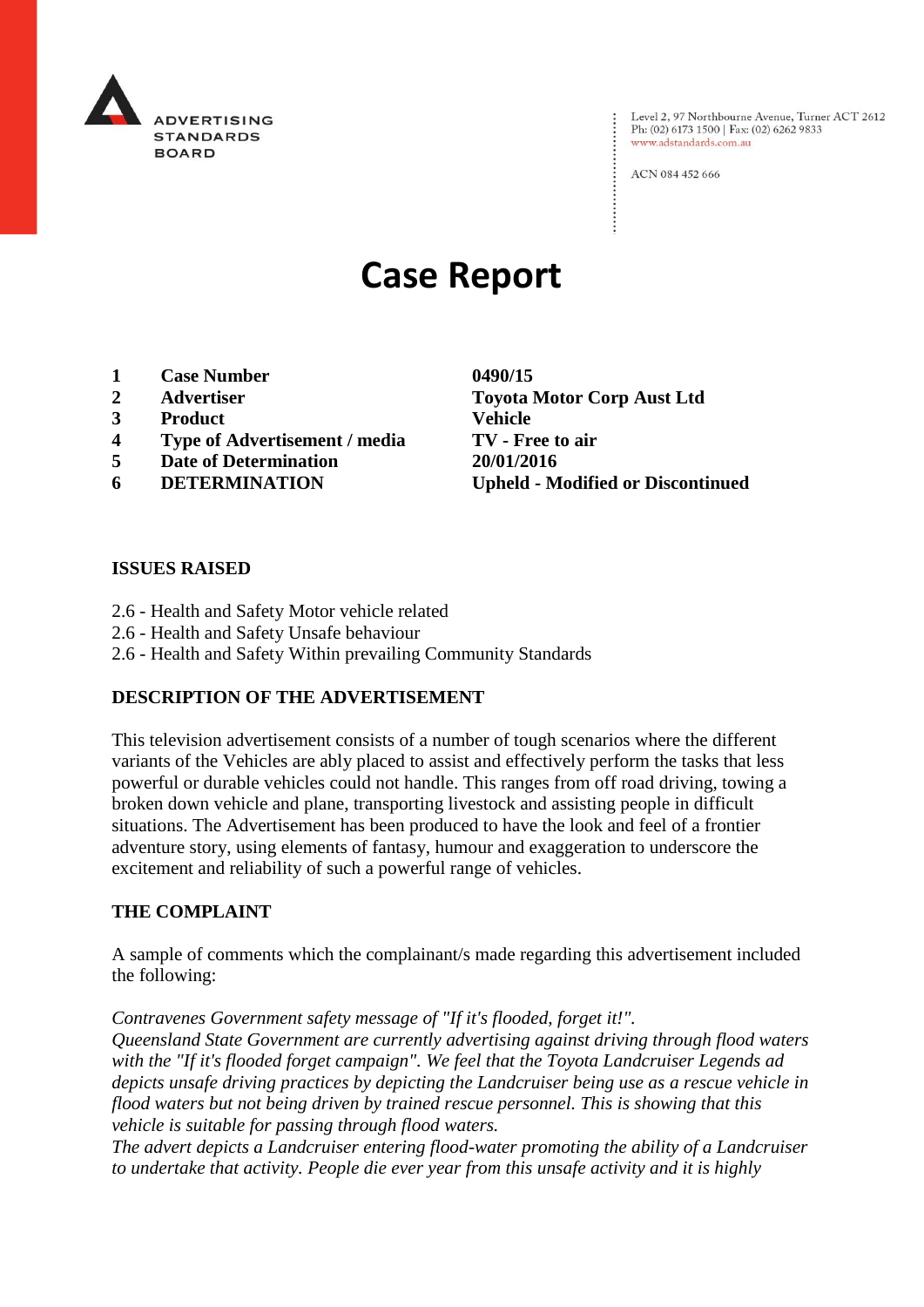*irresponsible to have a major company promoting unsafe behaviour. This ad is in direct conflict with Government message that are trying to promote safety in flood water by reinforcing that it does not matter which car you drive flood-water is unsafe.*

# **THE ADVERTISER'S RESPONSE**

Comments which the advertiser made in response to the complainant/s regarding this advertisement include the following:

*In producing the Advertisement, Toyota took significant care to ensure that it accorded with prevailing community standards and expectations as well as all applicable laws, rules and public safety initiatives. As a result, Toyota is satisfied that the Advertisement neither encourages any form of unsafe, illegal or reckless activity nor depicts anything that is contrary to community expectations.* 

*The scene of the Advertisement to which the Complaint relates (at time stamp 0:44 to 0:55 seconds) depicts a rural setting in which a LandCruiser 200 crosses the shallow water to reach the narrator, who is sitting on a fence post by a river that has overflowed its bank. At all times, the water level never rises above the lower portion of the Vehicle's tyres.* 

*Toyota notes that the Advertisement does not portray significant or dangerous flooding, rather the narrator is simply being assisted so as to avoid getting wet. Toyota contends that there is a significant difference between the scenario depicted and one which portrays or encourages dangerous driving in severe flood conditions.* 

*As noted earlier, the Vehicle range has been specifically designed for difficult terrain and conditions. This includes the capacity to drive on unsealed roads and shallow waters, assisted by its higher clearance levels and raised suspension. Whilst the scene in the Advertisement was created using real world footage, the Vehicle is at no time depicted undertaking activities that put the lives of anyone in peril or which it could not actually perform in the real world. Contrary to the contention of the Complaint, Toyota does not believe that the Advertisement in any way promotes reckless driving in flood waters.*

*Whilst not specifically raised by the Complaint, Toyota notes the wording of clause 4 of the Federal Chamber of Automotive Industries Voluntary Code of Practice for Motor Vehicle Advertising (the FCAI Code) which states that:*

*"An advertisement may legitimately depict the capabilities and performance of an off-road vehicle travelling over loose or unsealed surfaces, or uneven terrain, not forming part of a road or road related area. Such advertisements should not portray unsafe driving and vehicles must not travel at a speed which would contravene the laws of the State or Territory in which the advertisement is published or broadcast, were such driving to occur on a road or road related area."*

*The Advertisement does not portray any driving practices which would contravene the laws of any State or Territory and serves to highlight the off-road capabilities of the Vehicles in the manner envisioned by this clause.* 

*Conclusion*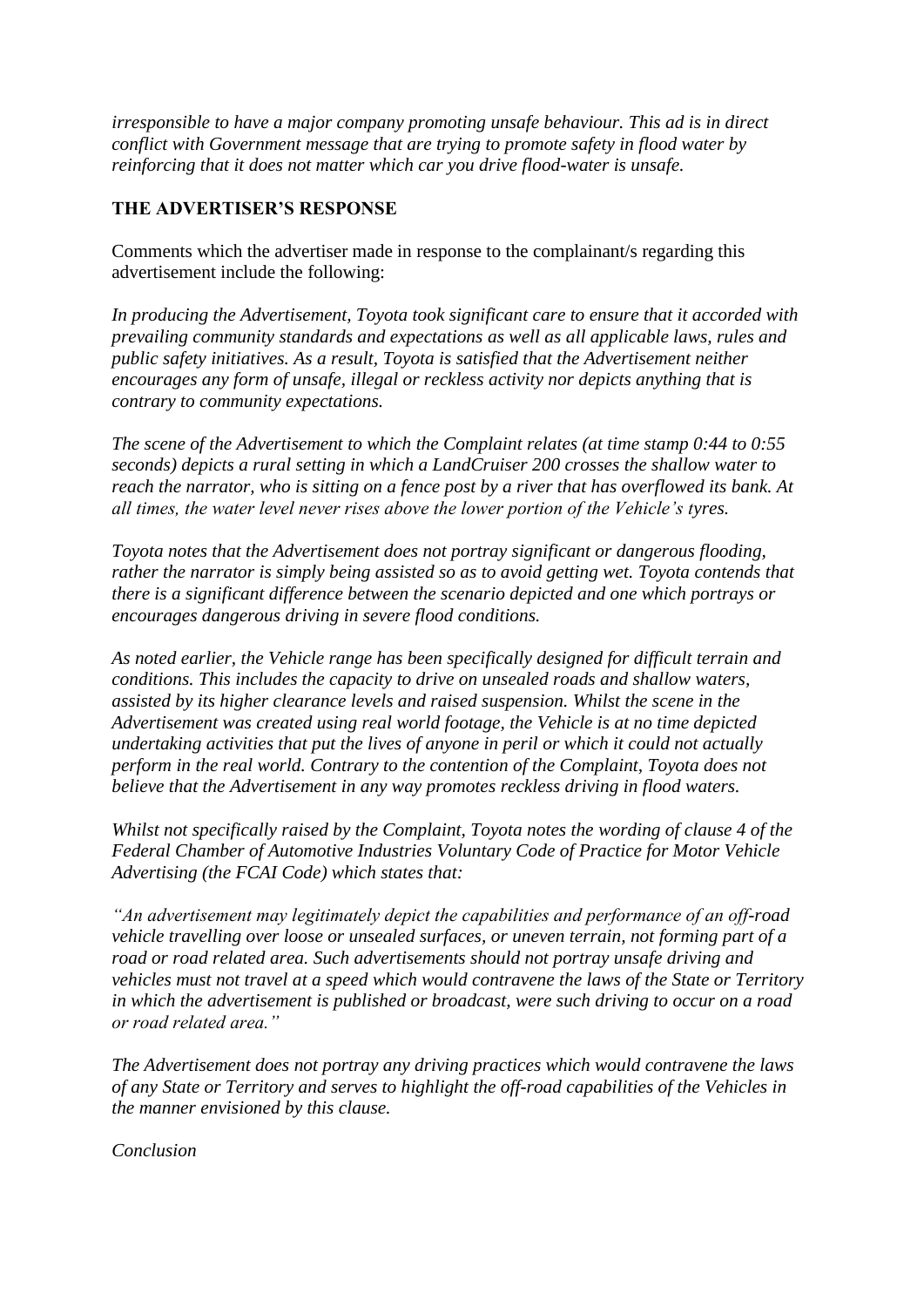*Toyota is strongly of the view that the Advertisement does not in any way contradict any public messaging about the safety of driving in flood conditions and does not encourage reckless or dangerous driving. The Vehicle is used in a safe and responsible manner entirely within its capability to drive through low freshwater.* 

*In light of the issues contained in this letter, Toyota does not believe that the Advertisement is in breach of the AANA Code. Accordingly, we request that the Complaint be dismissed.*

## **THE DETERMINATION**

The Advertising Standards Board ("Board") considered whether this advertisement breaches Section 2 of the Advertiser Code of Ethics (the "Code").

The Board noted the complainants' concerns that the advertisement depicts a vehicle entering floodwater which is dangerous and contrary to Prevailing Community standards.

The Board viewed the advertisement and noted the advertiser's response.

The Board considered Section 2.6 of the Code. Section 2.6 of the Code states: "Advertising or Marketing Communications shall not depict material contrary to Prevailing Community Standards on health and safety".

The Board noted that this television advertisement depicts a Toyota Landcruiser being used in various rural terrains including to tow another vehicle from a shallow creek and to rescue a man trapped on a fence in a flooded field.

The Board noted it had recently dismissed a similar complaint in case 0467/15 where:

"The Board noted that this television advertisement depicts a driver in a Volkswagen pausing as he crosses a river to tell a canoeist all about his vehicle despite the canoeist's lack of interest.

The Board noted the complainant's concerns that the Queensland government is raising awareness of the dangers of floods to drivers

(https://www.fire.qld.gov.au/communitysafety/downloadlibrary/pdf/Swiftwater-Web.pdf) and that this advertisement undermines that message by suggesting the Volkswagen Ute is capable of safely driving in a river.

The Board noted the advertiser's response that the vehicle is shown crossing a shallow creek and not floodwater and that this action is common for the off-road setting of the advertisement.

The Board acknowledged the important safety message regarding entering floodwaters but considered in this instance the vehicle is clearly shown driving in a shallow creek which does not appear to be flooded or unsafe. The Board noted that the setting of the advertisement is an off-road environment where crossing a shallow creek or river would not be uncommon and considered that as there is a dirt road leading to the water the most likely interpretation of this scene is that the water is intended to be driven through to get to the other side. The Board considered that the advertisement does not depict a situation which is contrary to the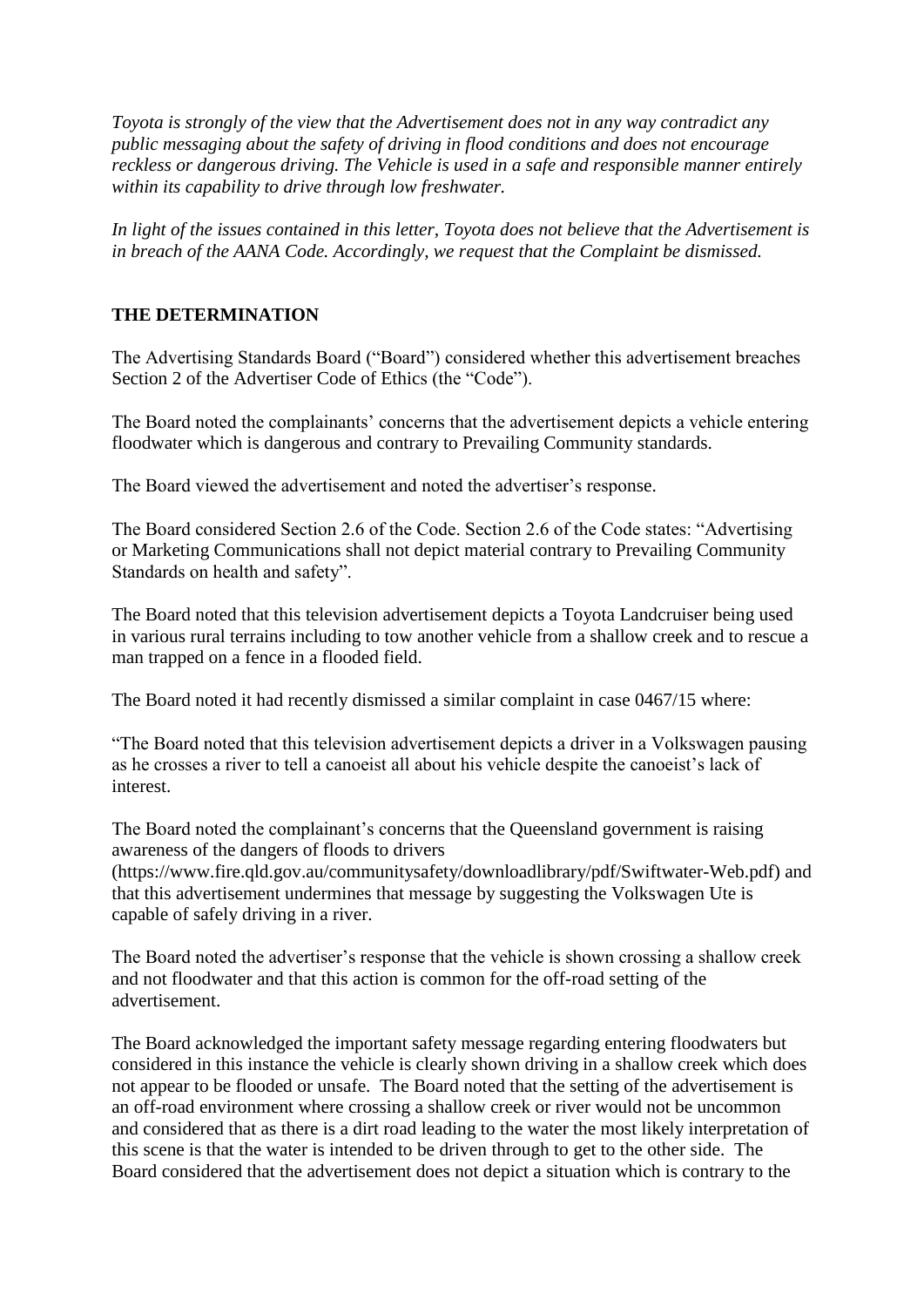Prevailing Community standards around entering unsafe floodwater."

In the current advertisement the Board noted the scene where the Landcruiser is used to tow another vehicle from a shallow creek. The Board noted that there are clear tyre tracks on either side of this water and considered that this was suggestive of the water being intended to be driven through. The Board noted that the water level only reaches the middle of the stuck vehicle's tyres and considered that there was no suggestion that the creek was flooded or dangerous to cross. The Board noted that this scenario would be common in rural areas and considered that the portrayal of a vehicle crossing a shallow creek which forms part of an offroad trail is not a breach of Prevailing Community standards.

The Board noted the scene where the narrator of the advertisement is rescued from a flooded field. The Board noted the advertiser's response that a river has burst its banks and flooded the field and that the water does not meet the vehicle's wheel arches. The Board noted that it is not clear in the advertisement where the water in the field has come from but with the image of a river in the background it appears to be flood water . The Board noted the Queensland government is raising awareness of the dangers of floods to drivers (https://www.fire.qld.gov.au/communitysafety/downloadlibrary/pdf/Swiftwater-Web.pdf) and considered that there was significant community concern around this issue.

The Board noted that the level of the water does not meet the vehicle's wheel arches but considered it was not clear whether the water level was rising or not and that the fact the man had been stranded on a fence would suggest that the water levels had risen suddenly and caught him unaware.

The Board considered that this scene in the advertisement, of a vehicle driving through flood water was a depiction which undermines the currently community safety messages around driving through floodwater and determined that the advertisement did breach Section 2.6 of the Code.

Finding that the advertisement did breach Section 2.6 of the Code, the Board upheld the complaints.

#### **THE ADVERTISER'S RESPONSE TO DETERMINATION**